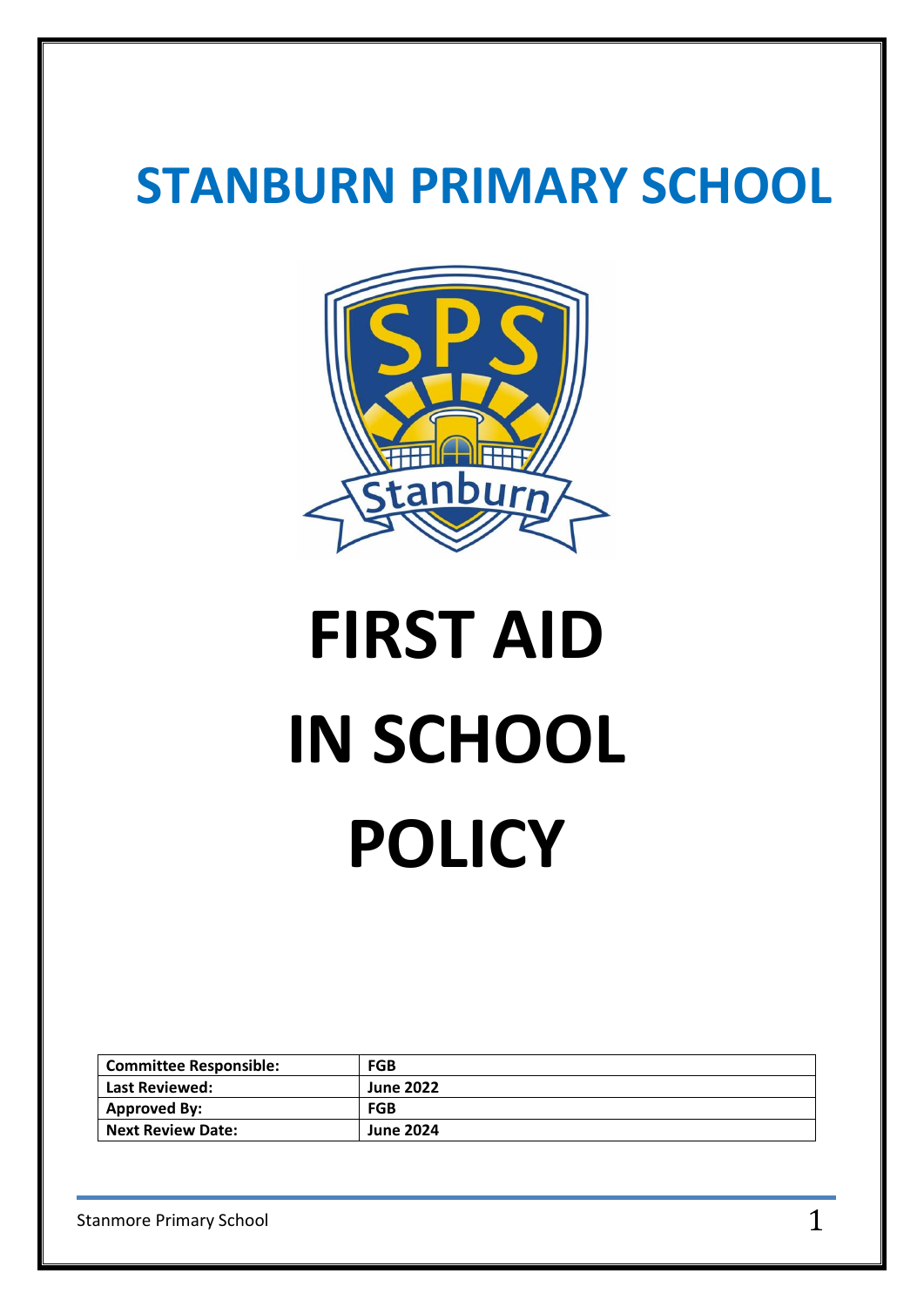### First Aid Policy

#### **Our Aims**

The aims of our first aid policy are to:

- Ensure the health and safety of all staff, pupils and visitors
- Ensure that staff and governors are aware of their responsibilities with regards to health and safety
- Provide a framework for responding to an incident and recording and reporting the outcomes

The school's arrangements for carrying out the policy include nine key principles:

- Places a duty on the Governing body to approve, implement and review the policy
- Place individual duties on all employees
- To report, record and where appropriate investigate all accidents
- Records all occasions when first aid is administered to employees, pupils and visitors
- Provide equipment and materials to carry out first aid treatment
- Make arrangements to provide training to employees, maintain a record of that training and review annually
- Establish a procedure for managing accidents in school which require First Aid treatment
- Provide information to employees on the arrangements for First Aid
- Undertake a risk assessment of the first aid requirements of the school

#### **Legislation and statutory guidance**

This policy is based on the **Statutory Framework for the Early Years Foundation Stage**, advice from the Department for Education on [first aid in schools](https://www.gov.uk/government/publications/first-aid-in-schools) and [health and safety in schools,](https://www.gov.uk/government/publications/health-and-safety-advice-for-schools) and the following legislation:

- [The Health and Safety \(First Aid\) Regulations 1981,](http://www.legislation.gov.uk/uksi/1981/917/regulation/3/made) which state that employers must provide adequate and appropriate equipment and facilities to enable first aid to be administered to employees, and qualified first aid personnel
- [The Management of Health and Safety at Work Regulations 1992,](http://www.legislation.gov.uk/uksi/1992/2051/regulation/3/made) which require employers to make an assessment of the risks to the health and safety of their employees
- [The Management of Health and Safety at Work Regulations 1999,](http://www.legislation.gov.uk/uksi/1999/3242/contents/made) which require employers to carry out risk assessments, make arrangements to implement necessary measures, and arrange for appropriate information and training
- [The Reporting of Injuries, Diseases and Dangerous Occurrences Regulations \(RIDDOR\) 2013,](http://www.legislation.gov.uk/uksi/2013/1471/schedule/1/paragraph/1/made) which state that some accidents must be reported to the Health and Safety Executive (HSE), and set out the timeframe for this and how long records of such accidents must be kept
- [Social Security \(Claims and Payments\) Regulations 1979,](http://www.legislation.gov.uk/uksi/1979/628) which set out rules on the retention of accident records

#### **Roles and responsibilities**

1. Appointed person and first aiders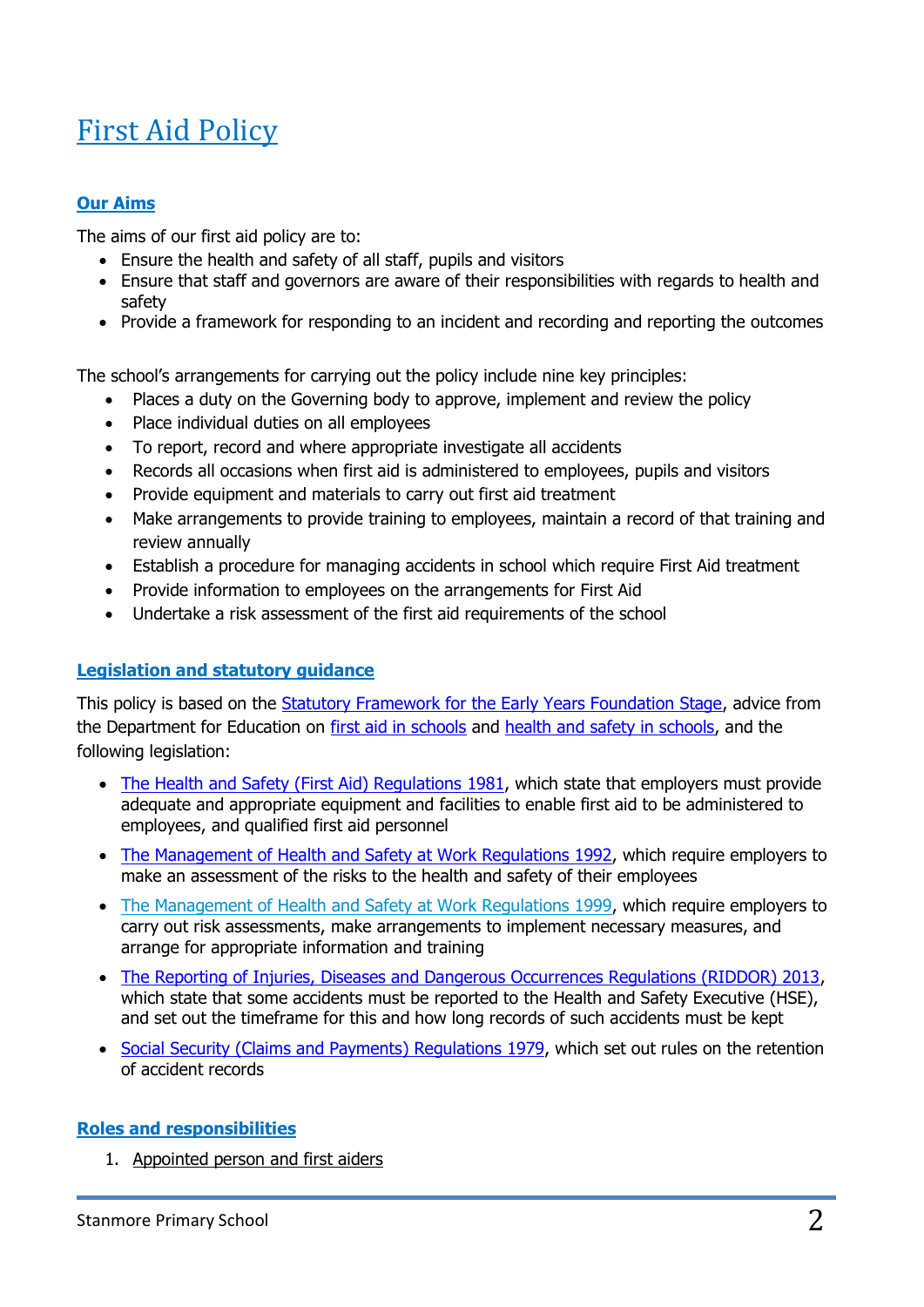The school's main appointed person is **Mrs K Beresford.** They are responsible for:

- Taking charge when someone is injured or becomes ill
- Summoning assistance where necessary
- Ensuring there is an adequate supply of medical materials in first aid kits, and replenishing the contents of these kits
- Ensuring that an ambulance or other professional medical help is summoned when appropriate
- Sending pupils home to recover, where necessary
- Filling in an accident report on the same day, or as soon as is reasonably practicable, after an incident
- Keeping their contact details up to date
- Ensuring their knowledge and qualification is up to date

There are other staff who are trained and qualified in First Aid and Paediatric First Aid, they are responsible for:

• Acting as first responders to any incidents; they will assess the situation where there is an injured or ill person, and provide immediate and appropriate treatment

Our school's First Aid trained list is displayed prominently around the school.

#### 2. Local Authority and Governing Body

Harrow Borough and VLT have ultimate responsibility for health and safety matters in the school, but delegates responsibility for the strategic management of such matters to the school's governing body. The governing board delegates operational matters and day-to-day tasks to the head teacher and staff members.

#### 3. The Head teacher

The head teacher is responsible for the implementation of this policy, including:

- Ensuring that an appropriate number of appointed persons and/or trained first aid personnel are present in the school at all times
- Ensuring that first aiders have an appropriate qualification, keep training up to date and remain competent to perform their role
- Ensuring all staff are aware of first aid procedures
- Ensuring appropriate risk assessments are completed and appropriate measures are put in place
- Undertaking, or ensuring that managers undertake, risk assessments, as appropriate, and that appropriate measures are put in place
- Ensuring that adequate space is available for catering to the medical needs of pupils
- Reporting specified incidents to the HSE when necessary

#### 4. Staff

School staff are responsible for:

- Ensuring they follow first aid procedures
- Ensuring they know who the first aiders in school are
- Informing the head teacher of any specific health conditions or first aid needs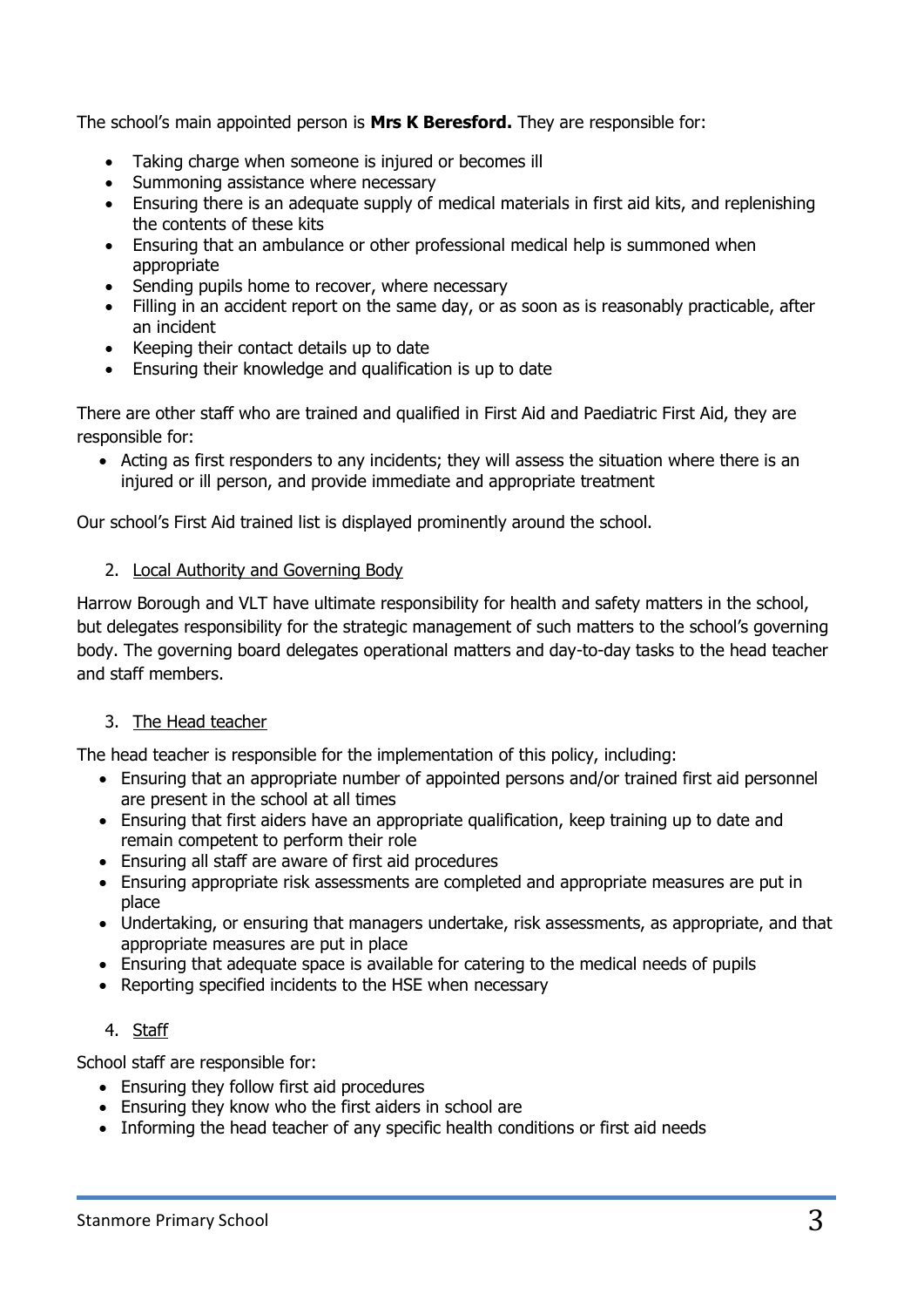#### **First Aid Procedures**

#### **In-school procedures**

In the event of an accident resulting in injury:

- The closest member of staff present will assess the seriousness of the injury and seek the assistance of a qualified first aider, if appropriate, who will provide the required first aid treatment
- The first aider, will assess the injury and decide if further assistance is needed from a colleague or the emergency services. They will remain on scene until help arrives
- The first aider will also decide whether the injured person should be moved or placed in a recovery position
- If the first aider judges that a pupil is too unwell to remain in school, parents will be contacted and asked to collect their child. Upon their arrival, the first aider will recommend next steps to the parents
- If emergency services are called, the appointed person, Mrs K Beresford will contact parents immediately
- An appointed person will complete an EVOLVE incident report form on the same day or as soon as is reasonably practical after an incident resulting in an injury and parents have been advised to seek immediate medical assistance via A&E/GP based on their injury. A record of treatment will be maintained by Mrs K Beresford and shall be used in conjunction with the incident reporting and investigation procedures as a means of accident prevention. In addition, good records of initial treatment may be valuable if further medical attention is required, or if legal action is considered by those involved in an incident

#### **Off-Site procedures**

When taking pupils off the school premises, staff will ensure they always have the following:

- A school mobile phone
- A portable first aid kit and emergency asthma kit
- Information about the specific medical needs of pupils
- Risk assessment completed by Trip Leader which determines the specific first aid needs and level of first aid staff required on a case by case basis.
- There will always be at least one trained first aider with a current paediatric first aid certificate as required by the statutory framework for EYFS
- There will always be a minimum of one first aider on school trips and visits in EYFS, KS1 and KS2

#### **Head Injuries**

Any bump to the head, no matter how minor is treated as serious. All bumped heads will be treated with an ice pack. Parents and Guardians will be informed by telephone or email depending on nature of head injury. The adults in the child's class room will be informed and keep a close eye on the child. All bumped head accidents will be recorded in the accident file.

#### **Class Medicine Bags**

Medicine boxes can be found in each classroom. They contain medical equipment and Adrenaline Auto-Injectors. A list can be found in each bag highlighting all pupils with medical needs alongside a copy of their medical plan if applicable. All class medicine bags are checked periodically by Mrs K Beresford.

#### **Medicine in the Welfare Room**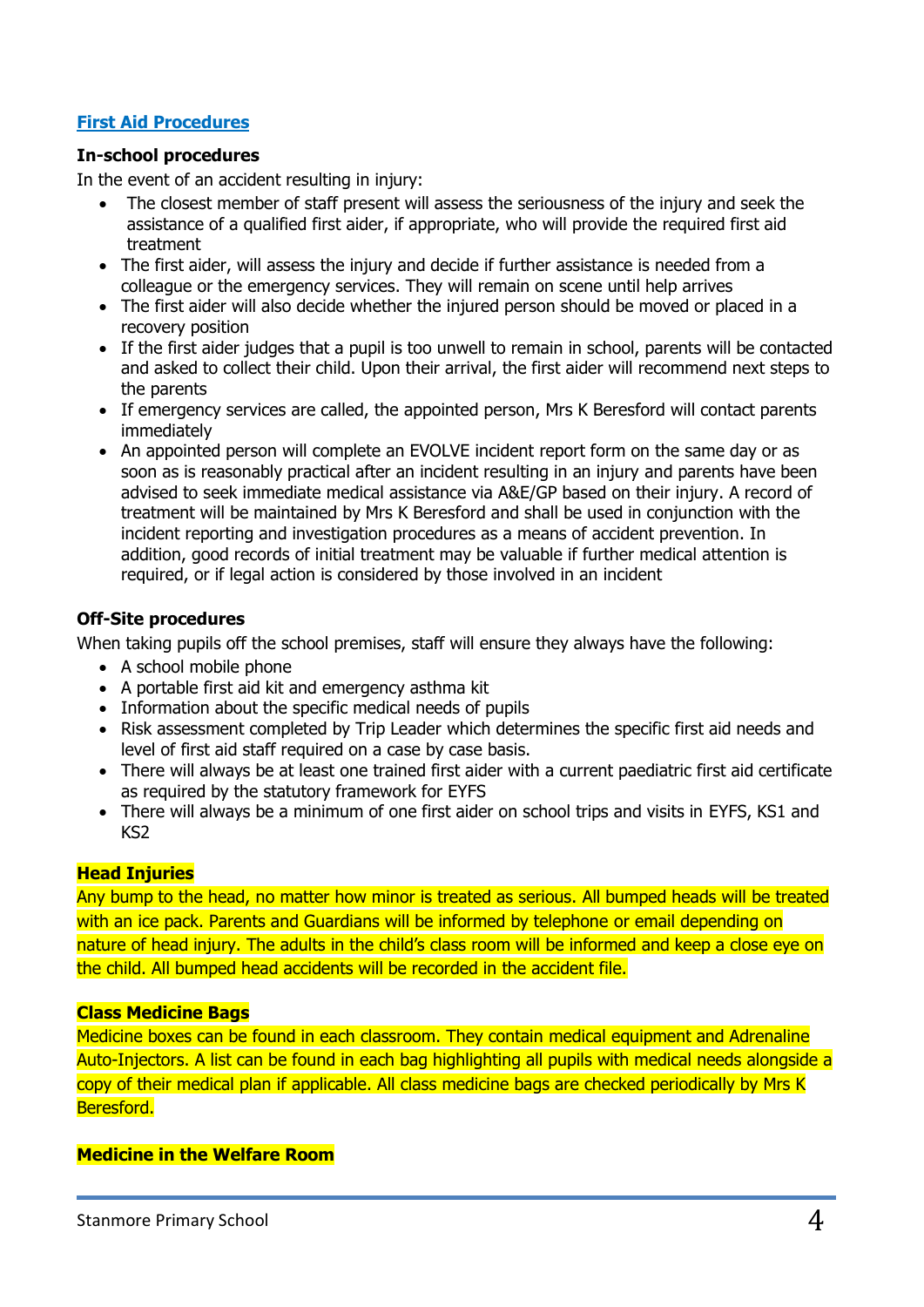- Medication is kept in a locked cupboard overnight. Cupboard is unlocked during the school day as medication needs to available in an emergency
- Medication is kept in clear bags labelled with child's name. All medication is arranged in to year groups in the cupboard
- Medication is administered by Mrs K Beresford. Older pupils are allowed to administer where possible; this is always under the supervision of staff. All medication that is administered is logged/recorded
- Short-term prescriptions are administered by welfare. Some medicines are prescribed by a GP and parent will need to complete a consent form detailing the need for the medicine and dosage. Other medicines maybe self-prescribed by a parent and purchased over the counter at a pharmacy. Parents will need to complete a short form/declaration detailing the need for the prescribed medication at school

#### **Pupils with Allergies**

- Parents complete an allergy form
- A copy of the 'Allergy Action Plan' from GP/hospital must be provided, together with x2 medication (one for Welfare, one for class)
- Information regarding the child's allergy is shared with teaching staff and catering staff
- Catering staff have an electronic copy of the child's allergy plan, as well as a copy that is kept in the 'Yellow' medicine bag in class

#### **Calling Emergency Services**

In case of a major accident, it is the decision of the fully trained first aider if the emergency services are to be called. Staff are expected to support and assist the trained first aider in their decision.

The Head teacher or Deputy Head teacher should be informed if such a decision has been made even if the accident happened on a school trip or on school journey. If the casualty is a child, their parents/ guardians should be contacted immediately and given all the information required. If the casualty is an adult, their next of kin should be called immediately.

All contact numbers for children and staff are available from the school office.

#### **First Aid Equipment**

A typical first aid kit in our school will include the following:

- A leaflet with general first aid advice
- Regular and large bandages
- Eye pad bandages
- Triangular bandages
- Adhesive tape
- Safety pins
- Disposable gloves
- Antiseptic wipes
- Plasters of assorted sizes
- Scissors
- Cold compresses
- Burns dressings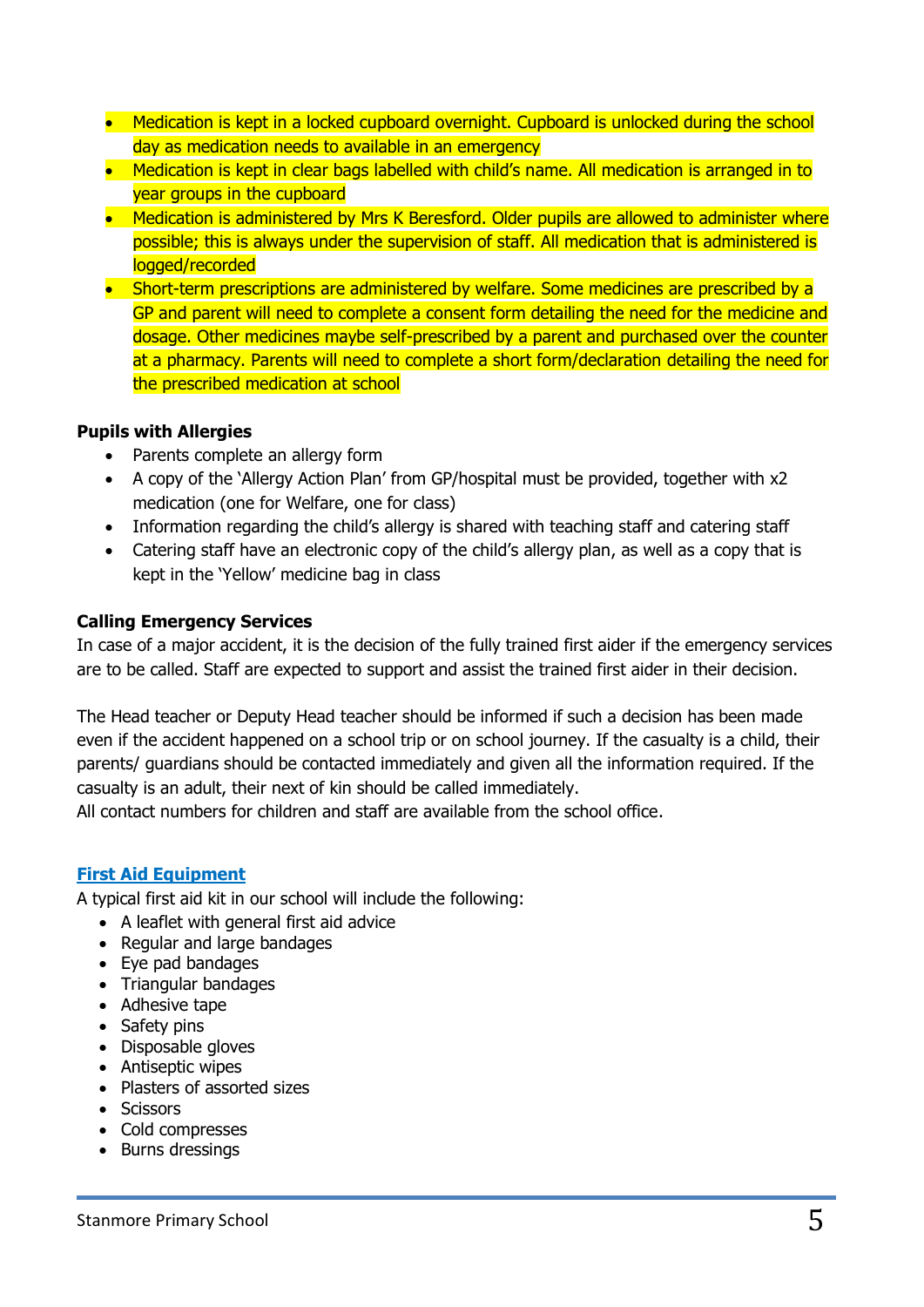No medication is kept in first aid kits.

First aid kits are stored in:

- The medical room
- In break-out areas outside of each year group

First Aid boxes are checked for completeness on a monthly basis. Any shortfalls identified will be replenished.

The AED Defibrillator is located in the main reception office, this will be visually checked on a monthly basis to ensure that the battery is in full working order and no visible defects are present. Information and written instructions will be provided to ensure compliance with PUWER 1998 Regulations.

#### **Record Keeping and Recording**

#### **First aid and accident record book**

- An accident form will be completed by the appointed person, Mrs K Beresford on the same day or as soon as possible after an incident resulting in an injury
- As much detail as possible should be supplied when reporting an accident
- An EVOLVE Incident Report is also completed for any injury that has resulted in a hospital visit (A&E) or GP
- Records held in the first aid and accident book will be retained by the school for a minimum of 3 years, in accordance with regulation 25 of the Social Security (Claims and Payments) Regulations 1979, and then securely disposed of

#### **Reporting to the HSE**

The Deputy Head teacher will keep a record of any accident which results in a reportable injury, disease, or dangerous occurrence as defined in the RIDDOR 2013 legislation (regulations 4, 5, 6 and 7).

The Deputy Head teacher will report these to the Health and Safety Executive as soon as is reasonably practicable and in any event within 10 days of the incident.

Reportable injuries, diseases or dangerous occurrences include:

- Death
- Specified injuries, which are:
	- $\circ$  Fractures, other than to fingers, thumbs and toes
	- o Amputations
	- o Any injury likely to lead to permanent loss of sight or reduction in sight
	- o Any crush injury to the head or torso causing damage to the brain or internal organs
	- o Serious burns (including scalding)
	- o Any scalping requiring hospital treatment
	- o Any loss of consciousness caused by head injury or asphyxia
	- $\circ$  Any other injury arising from working in an enclosed space which leads to hypothermia or heat-induced illness, or requires resuscitation or admittance to hospital for more than 24 hours
- Injuries where an employee is away from work or unable to perform their normal work duties for more than 7 consecutive days (not including the day of the incident)
- Where an accident leads to someone being taken to hospital for a significant injury
- Near-miss events that do not result in an injury, but could have done. Examples of near-miss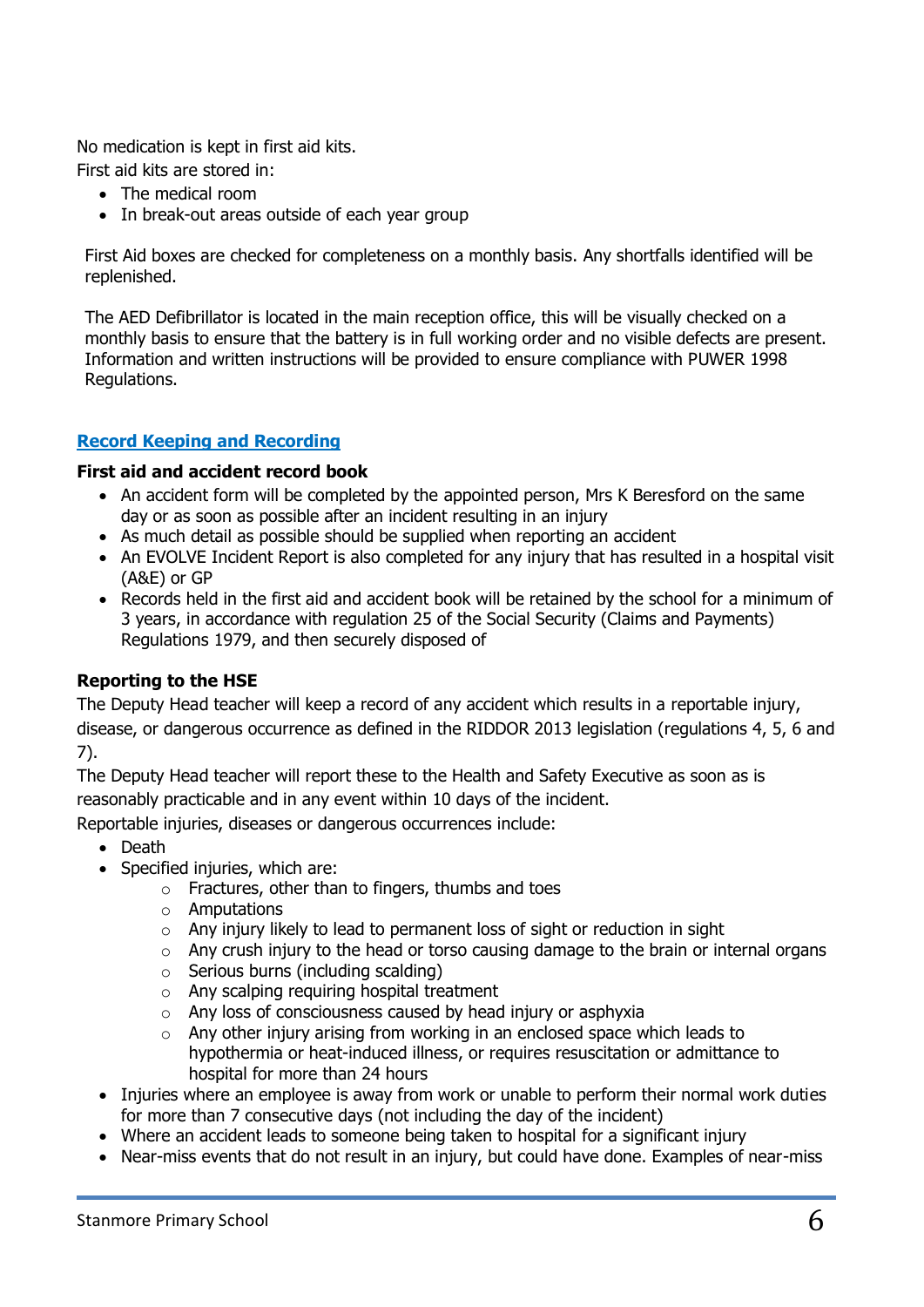events relevant to schools include, but are not limited to:

- $\circ$  The collapse or failure of load-bearing parts of lifts and lifting equipment
- o The accidental release of a biological agent likely to cause severe human illness
- o The accidental release or escape of any substance that may cause a serious injury or damage to health
- o An electrical short circuit or overload causing a fire or explosion

Information on how to make a RIDDOR report is available here: [How to make a RIDDOR report, HSE](http://www.hse.gov.uk/riddor/report.htm) http://www.hse.gov.uk/riddor/report.htm

#### **Notifying parents**

The appointed person, Mrs K Beresford will inform parents of any accident or injury sustained to a pupil, and any first aid treatment given, on the same day, or as soon as reasonably practicable.

#### **Reporting to Ofsted and child protection agencies**

The Head teacher will notify Ofsted of any serious accident, illness or injury to, or death of, a pupil while in the school's care. This will happen as soon as is reasonably practicable, and no later than 14 days after the incident.

The Deputy Head teacher will also notify Harrow Children's Services of any serious accident or injury to, or the death of, a pupil while in the school's care.

#### **Maintaining First Aid Competencies**

First aid competencies have a 3-year expiry, and requalification's shall be highlighted and managed by the appointed person, Mrs K Beresford using a first aid training matrix. Training will be provided by providers who teach in line with current guidelines published by the Resuscitation Council (UK).

#### **Training**

- All school staff are able to undertake first aid training if they would like to.
- All first aiders must have completed a training course, and must hold a valid certificate of competence to show this. The school will keep a register of all trained first aiders, what training they have received and when this is valid until.
- Staff are encouraged to renew their first aid training when it is no longer valid.
- At all times, at least 1 staff member will have a current paediatric first aid (PFA) certificate which meets the requirements set out in the Early Years Foundation Stage statutory framework and is updated at least every 3 years.

#### **Monitoring arrangements**

This policy will be reviewed by the Deputy Head teacher every two years. At every review, the policy will be approved by the Head teacher and Chair of Governors

#### **Links with other Policies**

This first aid policy is linked to the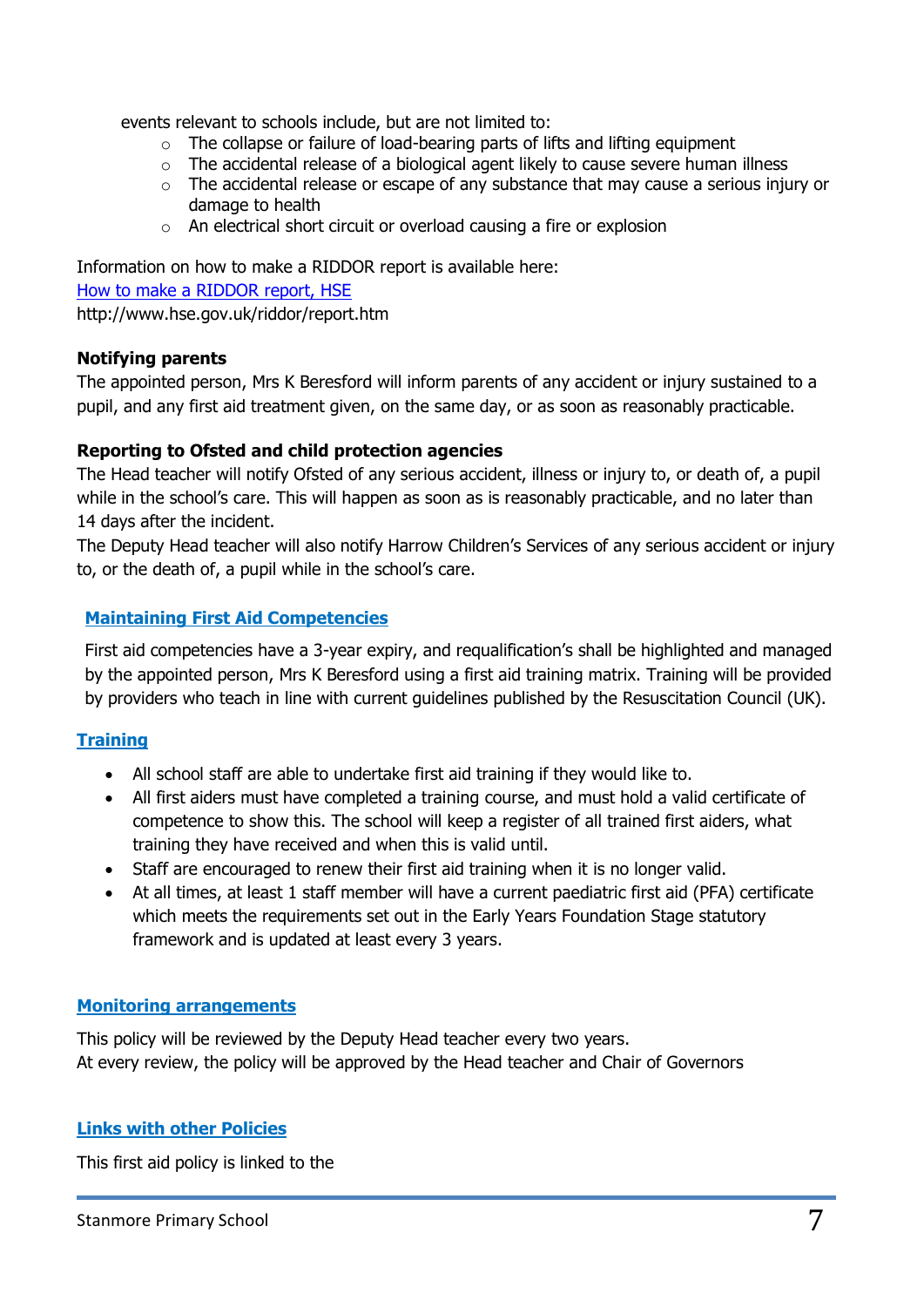- Health and safety policy
- Supporting pupils with medical conditions
- Children with health needs who can not attend school

#### **Appendix A - First Aid Kit Checklist**

| <b>Equipment</b>                      |
|---------------------------------------|
| First Aid Guidance Leaflet            |
| Plasters – Assorted Sizes $(X 20)$    |
| Eye Pads – with Bandage No 16 $(X 2)$ |
| Triangular Bandages (X 4)             |